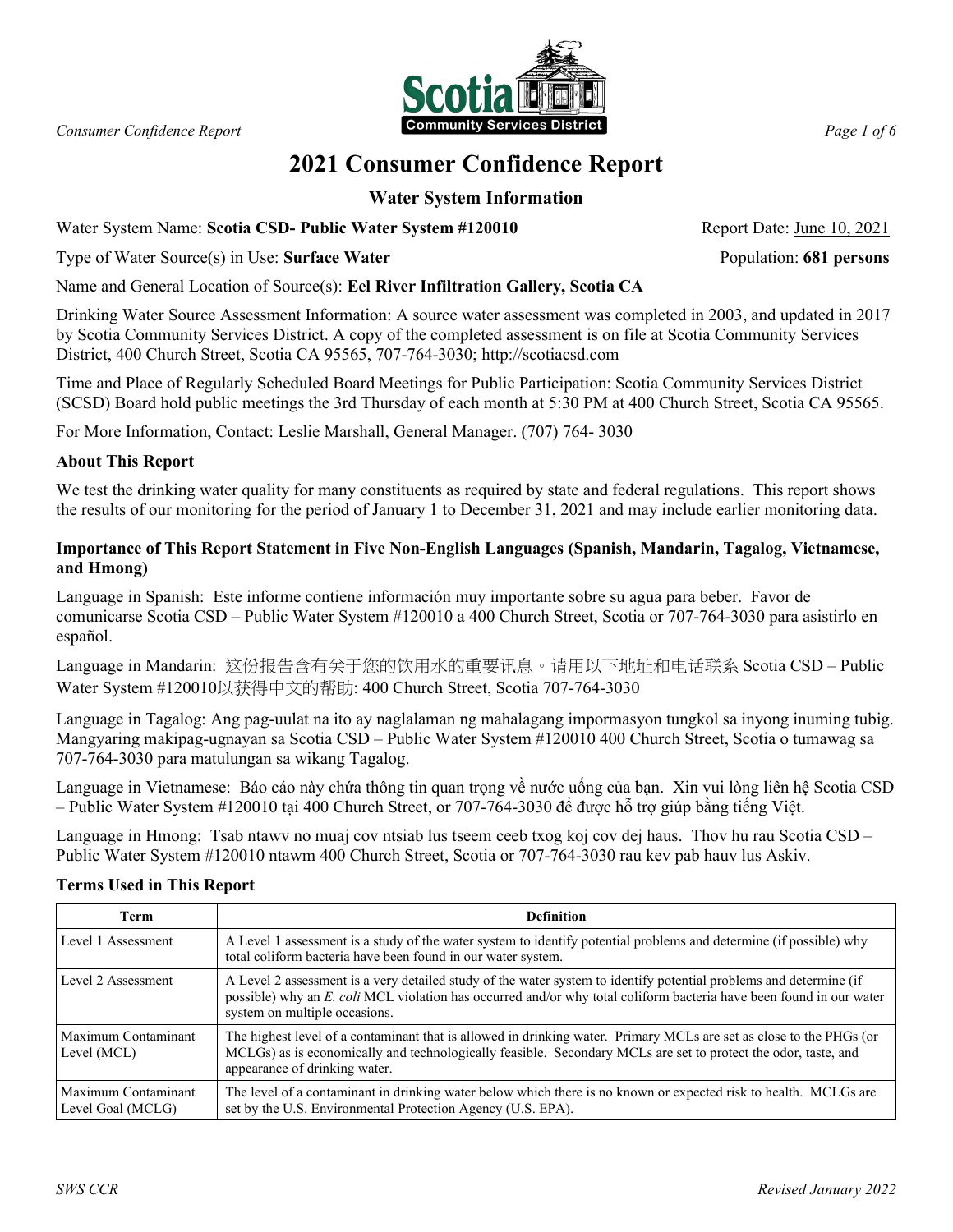

**Term Definition** Maximum Residual Disinfectant Level (MRDL) The highest level of a disinfectant allowed in drinking water. There is convincing evidence that addition of a disinfectant is necessary for control of microbial contaminants. Maximum Residual Disinfectant Level Goal (MRDLG) The level of a drinking water disinfectant below which there is no known or expected risk to health. MRDLGs do not reflect the benefits of the use of disinfectants to control microbial contaminants. Primary Drinking Water Standards (PDWS) MCLs and MRDLs for contaminants that affect health along with their monitoring and reporting requirements, and water treatment requirements. Public Health Goal (PHG) The level of a contaminant in drinking water below which there is no known or expected risk to health. PHGs are set by the California Environmental Protection Agency. Regulatory Action Level (AL) The concentration of a contaminant which, if exceeded, triggers treatment or other requirements that a water system must follow. Secondary Drinking Water Standards (SDWS) MCLs for contaminants that affect taste, odor, or appearance of the drinking water. Contaminants with SDWSs do not affect the health at the MCL levels. Treatment Technique (TT) A required process intended to reduce the level of a contaminant in drinking water. Variances and Exemptions Permissions from the State Water Resources Control Board (State Board) to exceed an MCL or not comply with a treatment technique under certain conditions. ND Not detectable at testing limit. ppm parts per million or milligrams per liter (mg/L) ppb parts per billion or micrograms per liter  $(\mu g/L)$ ppt parts per trillion or nanograms per liter (ng/L) ppq parts per quadrillion or picogram per liter (pg/L) pCi/L picocuries per liter (a measure of radiation)

### **Sources of Drinking Water and Contaminants that May Be Present in Source Water**

The sources of drinking water (both tap water and bottled water) include rivers, lakes, streams, ponds, reservoirs, springs, and wells. As water travels over the surface of the land or through the ground, it dissolves naturally-occurring minerals and, in some cases, radioactive material, and can pick up substances resulting from the presence of animals or from human activity.

Contaminants that may be present in source water include:

- Microbial contaminants, such as viruses and bacteria, that may come from sewage treatment plants, septic systems, agricultural livestock operations, and wildlife.
- Inorganic contaminants, such as salts and metals, that can be naturally-occurring or result from urban stormwater runoff, industrial or domestic wastewater discharges, oil and gas production, mining, or farming.
- Pesticides and herbicides, that may come from a variety of sources such as agriculture, urban stormwater runoff, and residential uses.
- Organic chemical contaminants, including synthetic and volatile organic chemicals, that are byproducts of industrial processes and petroleum production, and can also come from gas stations, urban stormwater runoff, agricultural application, and septic systems.
- Radioactive contaminants, that can be naturally-occurring or be the result of oil and gas production and mining activities.

### **Regulation of Drinking Water and Bottled Water Quality**

In order to ensure that tap water is safe to drink, the U.S. EPA and the State Board prescribe regulations that limit the amount of certain contaminants in water provided by public water systems. The U.S. Food and Drug Administration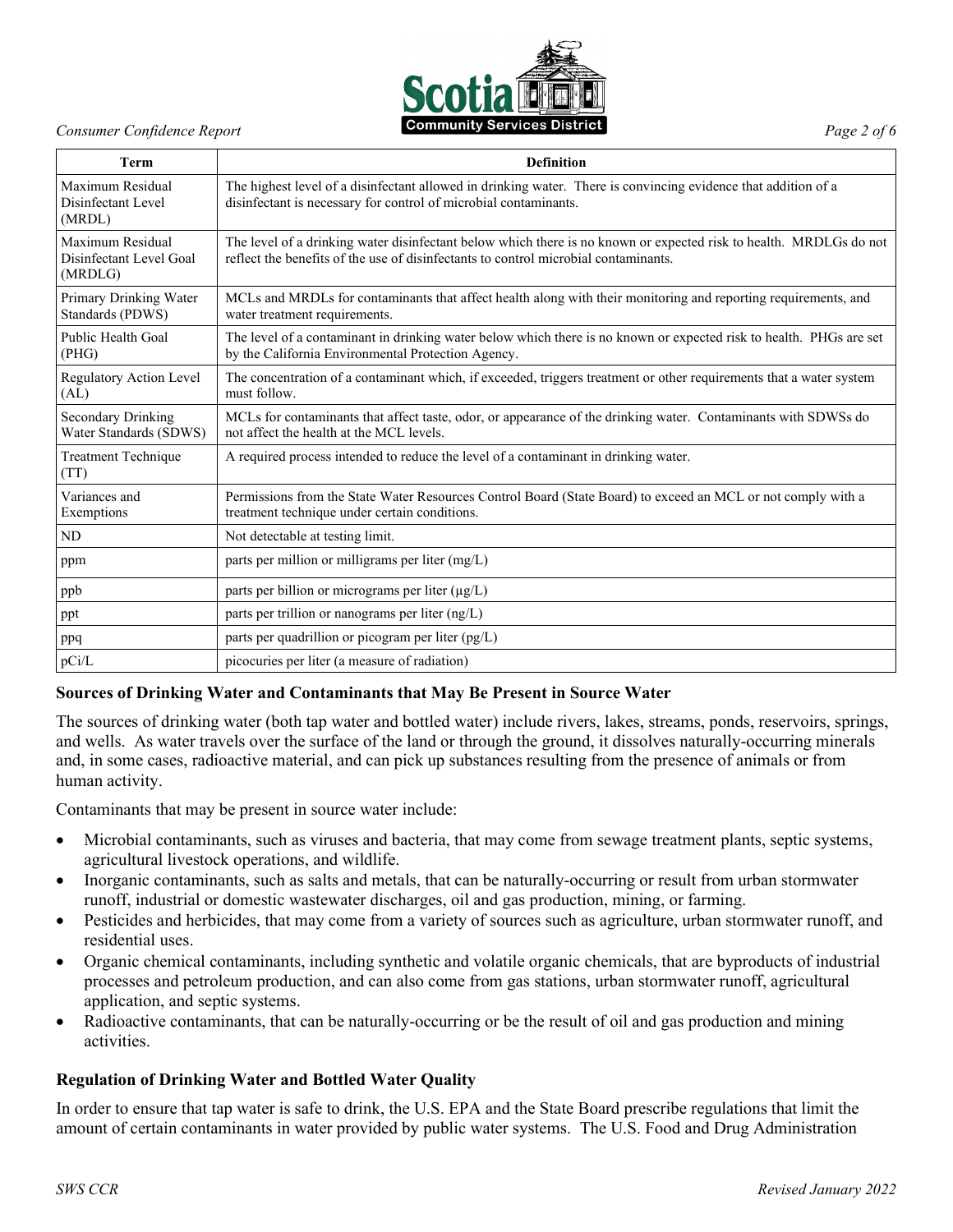

regulations and California law also establish limits for contaminants in bottled water that provide the same protection for public health.

# **About Your Drinking Water Quality**

# **Drinking Water Contaminants Detected**

Tables 1, 2, 3, 4, 5, and 6 list all of the drinking water contaminants that were detected during the most recent sampling for the constituent. The presence of these contaminants in the water does not necessarily indicate that the water poses a health risk. The State Board allows us to monitor for certain contaminants less than once per year because the concentrations of these contaminants do not change frequently. Some of the data, though representative of the water quality, are more than one year old. Any violation of an AL, MCL, MRDL, or TT is asterisked. Additional information regarding the violation is provided later in this report.

### **Table 1. Sampling Results Showing the Detection of Coliform Bacteria and Compliance with Total Coliform MCL between January 1, 2021 and June 30, 2021 (inclusive)**

| Microbiological<br><b>Contaminants</b>                   | <b>Highest</b><br>No. of<br><b>Detections</b> | No. of<br><b>Months</b> in<br>Violation | <b>MCL</b>                                                                                                                             | <b>MCLG</b> | <b>Typical Source of</b><br><b>Bacteria</b> |
|----------------------------------------------------------|-----------------------------------------------|-----------------------------------------|----------------------------------------------------------------------------------------------------------------------------------------|-------------|---------------------------------------------|
| Total Coliform Bacteria<br>(State Total Coliform Rule)   | $0$ (In a<br>month)                           | $\theta$                                | 1 positive monthly sample <sup>(a)</sup>                                                                                               | $\theta$    | Naturally present<br>in the environment     |
| Fecal Coliform or E. coli<br>(State Total Coliform Rule) | $0$ (in the<br>year)                          | $\theta$                                | A routine sample and a repeat sample are total<br>coliform positive, and one of these is also fecal<br>coliform or $E$ , coli positive | None        | Human and animal<br>fecal waste             |
| E. coli<br>(Federal Revised Total)<br>Coliform Rule)     | $0$ (in the<br>year)                          | $\theta$                                | (b)                                                                                                                                    | $\Omega$    | Human and animal<br>fecal waste             |

(a) For systems collecting fewer than 40 samples per month: Two or more positive monthly samples is a violation of the MCL (b) Routine and repeat samples are total coliform-positive and either is *E. coli*-positive or system fails to take repeat samples following *E. coli*positive routine sample or system fails to analyze total coliform-positive repeat sample for *E. coli*.

- For violation of the total coliform MCL, include potential adverse health effects, and actions taken by water system to address the violation: No violations.

### **Table 2. Sampling Results Showing the Detection of Lead and Copper**

| Lead<br>and<br>Copper | <b>Sample</b><br>Date | No. of<br><b>Samples</b><br><b>Collected</b> | 90 <sup>th</sup><br>Percentile<br>Level<br>Detected | <b>No. Sites</b><br>Exceeding<br>AL | AL  | <b>PHG</b> | <b>No. of Schools</b><br>Requesting<br><b>Lead Sampling</b> | <b>Typical Source of</b><br>Contaminant                                                                                                   | <b>Next</b><br>Sample<br>Due |
|-----------------------|-----------------------|----------------------------------------------|-----------------------------------------------------|-------------------------------------|-----|------------|-------------------------------------------------------------|-------------------------------------------------------------------------------------------------------------------------------------------|------------------------------|
| Lead<br>(ppb)         | 9/30/20<br>20         | 10                                           | 2.3                                                 | $\theta$                            | 15  | 0.2        |                                                             | Internal corrosion of household<br>water plumbing systems;<br>discharges from industrial<br>manufacturers; erosion of natural<br>deposits | 9/30/2023                    |
| Copper<br>(ppm)       | 9/30/20<br>20         | 10                                           | .12                                                 | $\theta$                            | 1.3 | 0.3        | Not.<br>applicable                                          | Internal corrosion of household<br>plumbing systems; erosion of<br>natural deposits; leaching from<br>wood preservatives                  | 9/30/2023                    |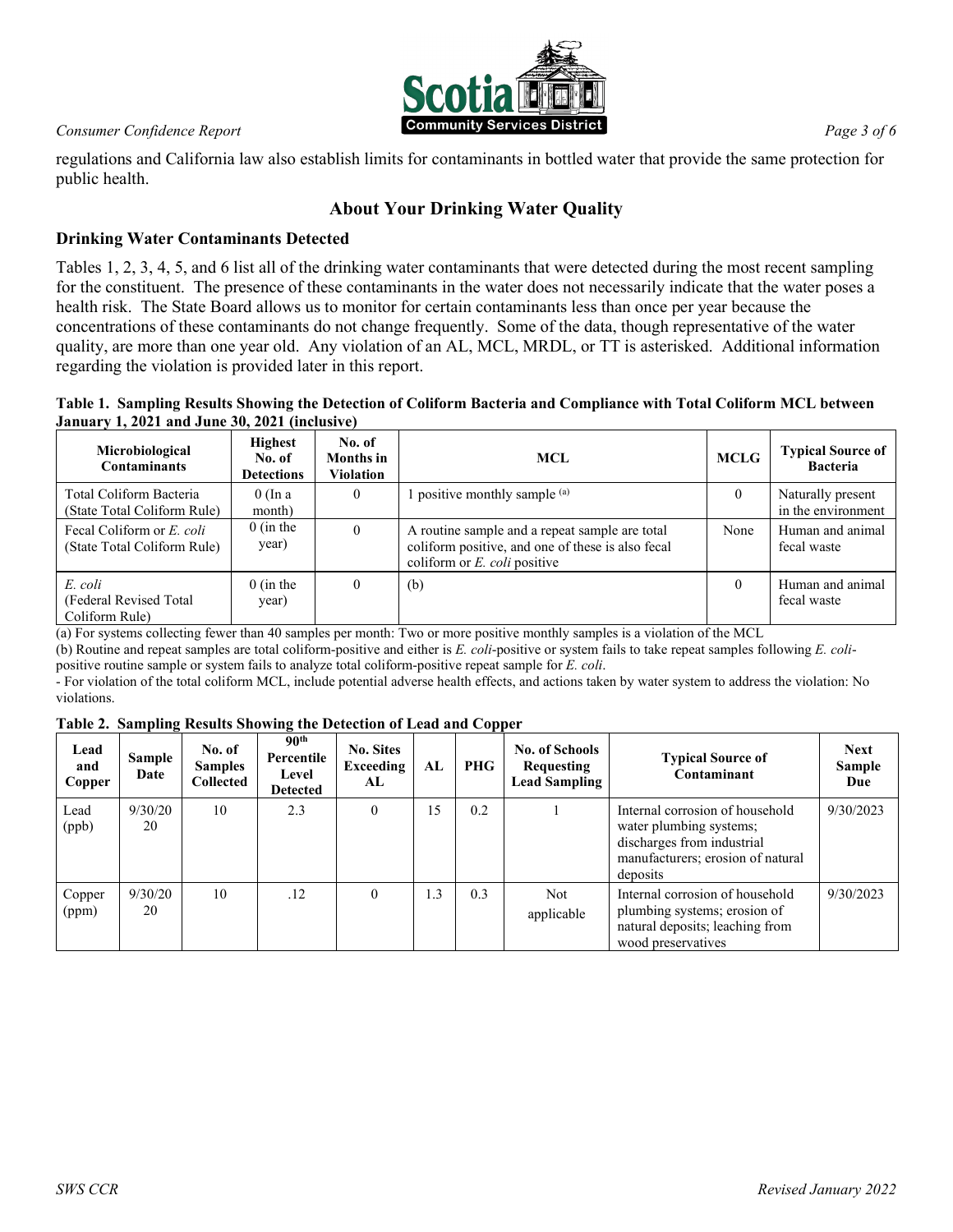

### **Table 3. Sampling Results for Sodium and Hardness**

| <b>Chemical or</b><br><b>Constituent</b> (and<br>reporting units) | <b>Sample</b><br>Date | Level<br><b>Detected</b> | Range of<br><b>Detections</b> | MCL  | <b>PHG</b><br>(MCLG) | <b>Typical Source of Contaminant</b>                                                                                       | <b>Next</b><br><b>Sample</b><br>Due |
|-------------------------------------------------------------------|-----------------------|--------------------------|-------------------------------|------|----------------------|----------------------------------------------------------------------------------------------------------------------------|-------------------------------------|
| Sodium (ppm)                                                      | 9/15/15               | 10                       |                               | None | None                 | Salt present in the water and is generally<br>naturally occurring                                                          | 9/2024                              |
| Hardness<br>(ppm)                                                 | 9/15/15               | 220                      |                               | None | None                 | Sum of polyvalent cations present in the water,<br>generally magnesium and calcium, and are<br>usually naturally occurring | 9/2024                              |

### **Table 4. Detection of Contaminants with a Primary Drinking Water Standard**

| <b>Chemical or</b><br><b>Constituent</b><br>(and reporting<br>units) | <b>Sample</b><br>Date | Level<br><b>Detected</b> | Range of<br><b>Detections</b> | <b>MCL</b><br>[MRDL] | <b>PHG</b><br>(MCLG)<br>[MRDLG] | <b>Typical Source of Contaminant</b>      | <b>Next</b><br>Sample<br>Due |
|----------------------------------------------------------------------|-----------------------|--------------------------|-------------------------------|----------------------|---------------------------------|-------------------------------------------|------------------------------|
| Barium $(mg/L)$                                                      | 9/15/1                | 0.250                    |                               |                      |                                 | Discharge of oil drilling wastes and from | 9/2024                       |
|                                                                      |                       |                          |                               |                      |                                 | metal refineries; erosion of natural      |                              |
|                                                                      |                       |                          |                               |                      |                                 | deposits                                  |                              |
| Flouride (mg/L)                                                      | 12/30/                | .10                      |                               | $\overline{2}$       |                                 | Erosion of natural deposits; water        | 12/2022                      |
|                                                                      | 13                    |                          |                               |                      |                                 | additive* which promotes strong teeth;    |                              |
|                                                                      |                       |                          |                               |                      |                                 | discharge from fertilizer and aluminum    |                              |
|                                                                      |                       |                          |                               |                      |                                 | factories                                 |                              |
| <b>TTHMs</b><br>[Total]                                              | 9/28/20               | 12.47                    | 4.0                           | 80                   | N/A                             | Byproduct of drinking water disinfection  | 9/2022                       |
| Trihalomethane                                                       | 21                    |                          |                               |                      |                                 |                                           |                              |
| s] $\mu$ g/L                                                         |                       |                          |                               |                      |                                 |                                           |                              |
| HAA5                                                                 | 9/28/20               | $\theta$                 | 6.0                           | 60                   | N/A                             | Byproduct of drinking water disinfection  | 9/2022                       |
| [Haloacetic]                                                         | 21                    |                          |                               |                      |                                 |                                           |                              |
| Acids] $\mu g/L$                                                     |                       |                          |                               |                      |                                 |                                           |                              |

*\*Scotia CSD does not add fluoride into the drinking water.*

### **Table 5. Detection of Contaminants with a Secondary Drinking Water Standard**

| Chemical or<br><b>Constituent</b> (and<br>reporting units) | <b>Sample</b><br>Date | Level<br><b>Detected</b> | Range of<br><b>Detections</b> | <b>SMCL</b> | <b>PHG</b><br>(MCLG) | <b>Typical Source Of Contaminant</b>      | <b>Next</b><br><b>Sample</b><br>Due |
|------------------------------------------------------------|-----------------------|--------------------------|-------------------------------|-------------|----------------------|-------------------------------------------|-------------------------------------|
| Foaming Agents                                             | 5/17/16               | .05                      | $- - -$                       | .5          | N/A                  | Municipal and industrial waste discharges | 5/2025                              |
| Chloride (mg/L)                                            | 5/17/16               | 5.7                      | $- - -$                       | 500         | N/A                  | Runoff/leaching from natural deposits     | 5/2025                              |
| <b>Total Dissolved</b><br>Solids $(mg/L)$                  | 5/17/17               | 250                      | $- - -$                       | 1.000       | N/A                  | Runoff/leaching from natural deposits     | 5/2025                              |
| Specific<br>Conductance<br>$(\text{umbo/cm})$              | 06/23/20              | 260                      | $- - -$                       | 1600        | N/A                  | Substances that form ions when in water   | 3/2030                              |
| Sulfate (mg/L)                                             | 5/17/17               | 11                       | ---                           | 500         | N/A                  | Runoff/leaching from natural deposits     | 5/2025                              |

### **Table 6. Detection of Unregulated Contaminants**

| <b>Chemical or Constituent</b><br>(and reporting units) | <b>Sample Date</b> | Level<br><b>Detected</b> | Range of<br><b>Detections</b> | <b>Notification Level</b> | <b>Health Effects Language</b> |
|---------------------------------------------------------|--------------------|--------------------------|-------------------------------|---------------------------|--------------------------------|
| Not Applicable $(n/a)$                                  | n/a                | n/a                      | n/a                           | n/a                       | n/a                            |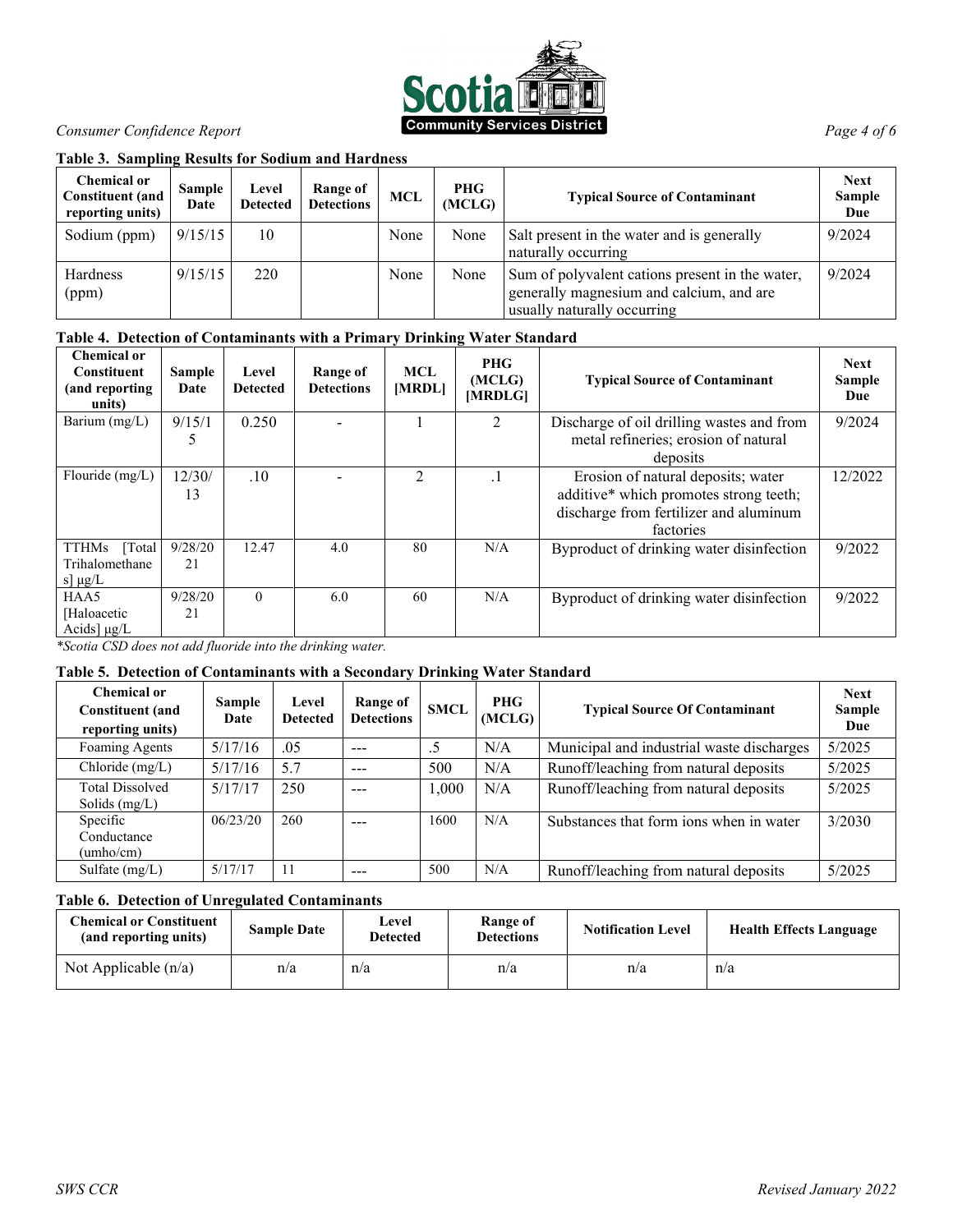



# **Additional General Information on Drinking Water**

Drinking water, including bottled water, may reasonably be expected to contain at least small amounts of some contaminants. The presence of contaminants does not necessarily indicate that the water poses a health risk. More information about contaminants and potential health effects can be obtained by calling the U.S. EPA's Safe Drinking Water Hotline (1-800-426-4791).

Some people may be more vulnerable to contaminants in drinking water than the general population. Immunocompromised persons such as persons with cancer undergoing chemotherapy, persons who have undergone organ transplants, people with HIV/AIDS or other immune system disorders, some elderly, and infants can be particularly at risk from infections. These people should seek advice about drinking water from their health care providers. U.S. EPA/Centers for Disease Control (CDC) guidelines on appropriate means to lessen the risk of infection by *Cryptosporidium* and other microbial contaminants are available from the Safe Drinking Water Hotline (1-800-426-4791).

Lead-Specific Language: If present, elevated levels of lead can cause serious health problems, especially for pregnant women and young children. Lead in drinking water is primarily from materials and components associated with service lines and home plumbing. Scotia Community Services District is responsible for providing high quality drinking water, but cannot control the variety of materials used in plumbing components. When your water has been sitting for several hours, you can minimize the potential for lead exposure by flushing your tap for 30 seconds to 2 minutes before using water for drinking or cooking. If you do so, you may wish to collect the flushed water and reuse it for another beneficial purpose, such as watering plants. If you are concerned about lead in your water, you may wish to have your water tested. Information on lead in drinking water, testing methods, and steps you can take to minimize exposure is available from the Safe Drinking Water Hotline (1-800-426-4791) or at [http://www.epa.gov/lead.](http://www.epa.gov/lead)

# **For Systems Providing Surface Water as a Source of Drinking Water**

The conventional water treatment system consists of the following processes:

Polymer addition, rapid mix, coagulation, flocculation, sedimentation (raw water storage tank), filtration (two pressure filters with sand and gravel media) and disinfection (chlorine gas chlorination).

Our certified operators have kept the drinking waters of Scotia safe and reliable for many years.